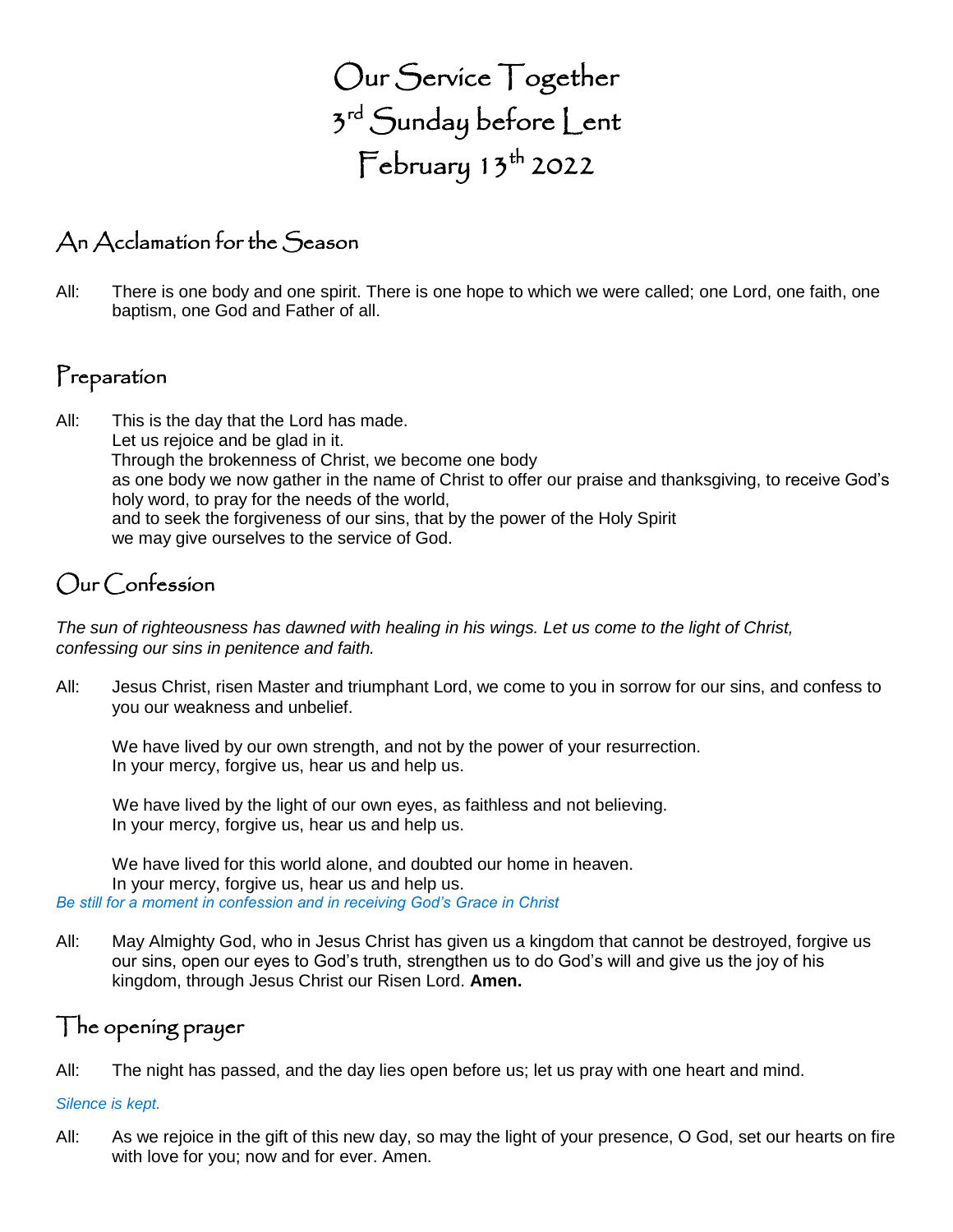## The Psalmody Psalm 1 *We say the psalm aloud*

Blessed are they who have not walked in the counsel of the wicked, nor lingered in the way of sinners, nor sat in the assembly of the scornful.

Their delight is in the law of the Lord and they meditate on his law day and night.

Like a tree planted by streams of water bearing fruit in due season, with leaves that do not wither, whatever they do, it shall prosper.

As for the wicked, it is not so with them; they are like chaff which the wind blows away.

Therefore, the wicked shall not be able to stand in the judgement,

nor the sinner in the congregation of the righteous.

For the Lord knows the way of the righteous, but the way of the wicked shall perish.

Glory to the Father, and to the Son, and to the Holy Spirit, as it was in the beginning, is now and ever shall be, world without end. Amen

## Scripture Reading 1 Corinthians 15.12-20

**<sup>12</sup>** Now if Christ is proclaimed as raised from the dead, how can some of you say there is no resurrection of the dead? **<sup>13</sup>** If there is no resurrection of the dead, then Christ has not been raised; **<sup>14</sup>** and if Christ has not been raised, then our proclamation has been in vain and your faith has been in vain. **<sup>15</sup>**We are even found to be misrepresenting God, because we testified of God that he raised Christ—whom he did not raise if it is true that the dead are not raised. **<sup>16</sup>** For if the dead are not raised, then Christ has not been raised. **<sup>17</sup>** If Christ has not been raised, your faith is futile and you are still in your sins. **<sup>18</sup>** Then those also who have died in Christ have perished. **<sup>19</sup>** If for this life only we have hoped in Christ, we are of all people most to be pitied. **<sup>20</sup>** But in fact Christ has been raised from the dead, the first fruits of those who have died.

*At the end of the reading we say:*

All: This is the word of the Lord. Thanks be to God.

## Gloria

All: Glory to God in the highest, and peace to his people on earth.

Lord God, heavenly King, almighty God and Father, we worship you, we give you thanks, we praise you for your glory.

Lord Jesus Christ, only Son of the Father, Lord God, Lamb of God, you take away the sin of the world: have mercy on us; you are seated at the right hand of the Father: receive our prayer.

For you alone are the Holy One, you alone are the Lord, you alone are the Most High, Jesus Christ, with the Holy Spirit, in the glory of God the Father. Amen.

# The Gospel Luke 6.17-26

**<sup>17</sup>** He came down with them and stood on a level place, with a great crowd of his disciples and a great multitude of people from all Judea, Jerusalem, and the coast of Tyre and Sidon. **<sup>18</sup>** They had come to hear him and to be healed of their diseases; and those who were troubled with unclean spirits were cured. **<sup>19</sup>** And all in the crowd were trying to touch him, for power came out from him and healed all of them.

**<sup>20</sup>** Then he looked up at his disciples and said:

'Blessed are you who are poor, for yours is the kingdom of God.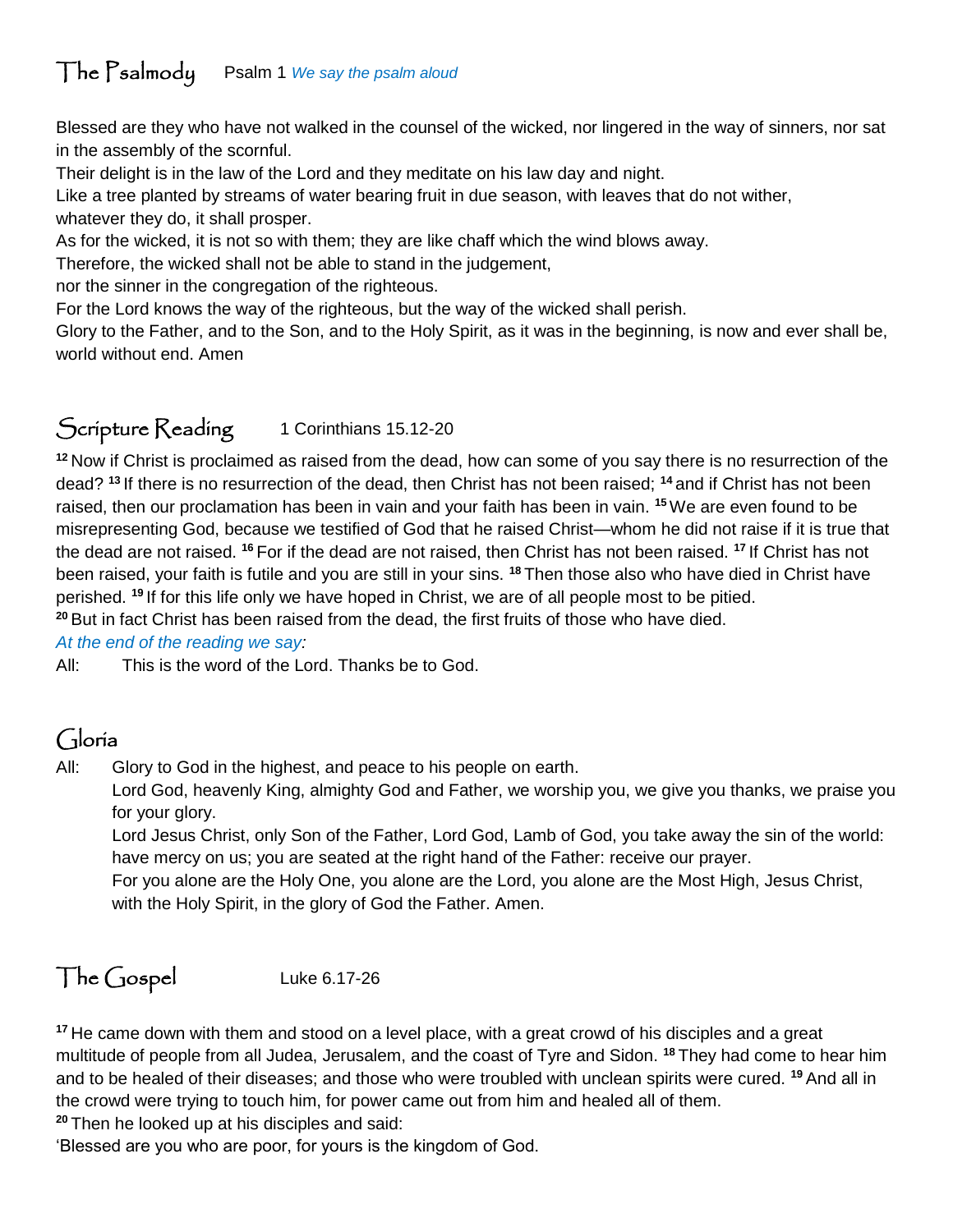**<sup>21</sup>** 'Blessed are you who are hungry now, for you will be filled.

'Blessed are you who weep now, for you will laugh.

**<sup>22</sup>** 'Blessed are you when people hate you, and when they exclude you, revile you, and defame you on account of the Son of Man. **<sup>23</sup>** Rejoice on that day and leap for joy, for surely your reward is great in heaven; for that is what their ancestors did to the prophets.

**<sup>24</sup>** 'But woe to you who are rich, for you have received your consolation.

**<sup>25</sup>** 'Woe to you who are full now, for you will be hungry.

'Woe to you who are laughing now, for you will mourn and weep.

**<sup>26</sup>** 'Woe to you when all speak well of you, for that is what their ancestors did to the false prophets.

#### *At the end of the reading we say:*

All: This is the word of the Lord. Thanks be to God.

# A Reflection for the day

As with all of Paul's epistles we only have one part of the conversation in 1 Corinthians; it would be so good to have the letter/report Paul is writing in response too.

What we do see is that there is a debate happening about the resurrection. This should not be a surprise to us, after all we have them today don't we so why should it have been otherwise back in 50AD? Maybe the surprise here is that we think they were all in agreement on matters of faith all of the time; clearly not and for good reason here. The resurrection is such a big, mind blowing matter that it has to raise questions for us; it is right and healthy if it does. Christianity is an enquiring faith, like Judaism before, we are a people of journey, encounter, discovery, assurance and perplexity.

The question our faith asks of us is whether we are prepared to be disciples, willing to be stretched in our understanding of God or simply church goers? Jesus is good at questioning, stretching us and drawing us into the bigger things of God.

The Corinthians are prepared to engage in this stretching exercise of discipleship with Paul; resurrection would have sounded strange to their gentile ears. For Paul the Jewish traditions accepted resurrection, but at the end of time. It was a distant hope to be longed for. Paul had found his faith stretched through the resurrection of Jesus; here was a first fruit, new life, forgiveness breaking through, as it were from that future back in time.

Jesus too points to the breaking in today of God's promised future for all.

There can be a temptation to look to something like the Creeds of the church and think that our faith is about jumping from one matter to another; from 'born of a virgin' to suffered under Pontius Pilate'. Doing so risks forgetting all that came in the middle, the healing, the works of justice, the bringing of forgiveness and life in the here and now. The creeds could be read as a 'one, two, three' in the same way resurrection can be seen as an end of time event.

But Christ is the first fruit of the Kingdom; the gospel does proclaim eternal life, but that life is a breaking through 'now' matter. We look for the resurrection of the dead and the life to come both in the future, but also here and now. This is why we pray 'thy kingdom come and will be done, here in earth as in heaven' This is our tomorrow and our today, it is our hope to be realised and our calling to make manifest.

I wonder if we will let our faith be stretched by the difficult to comprehend ways of God. Might we find the resurrection of Christ fills us with hope for tomorrow and life for today? Might we be open to the transforming work of the Spirit changing us from one degree of glory to His final glory for us all. How might our walk as disciples in a faith that is very often filled with mystery beyond our present understanding be a hope and a light for others who long for the things of God?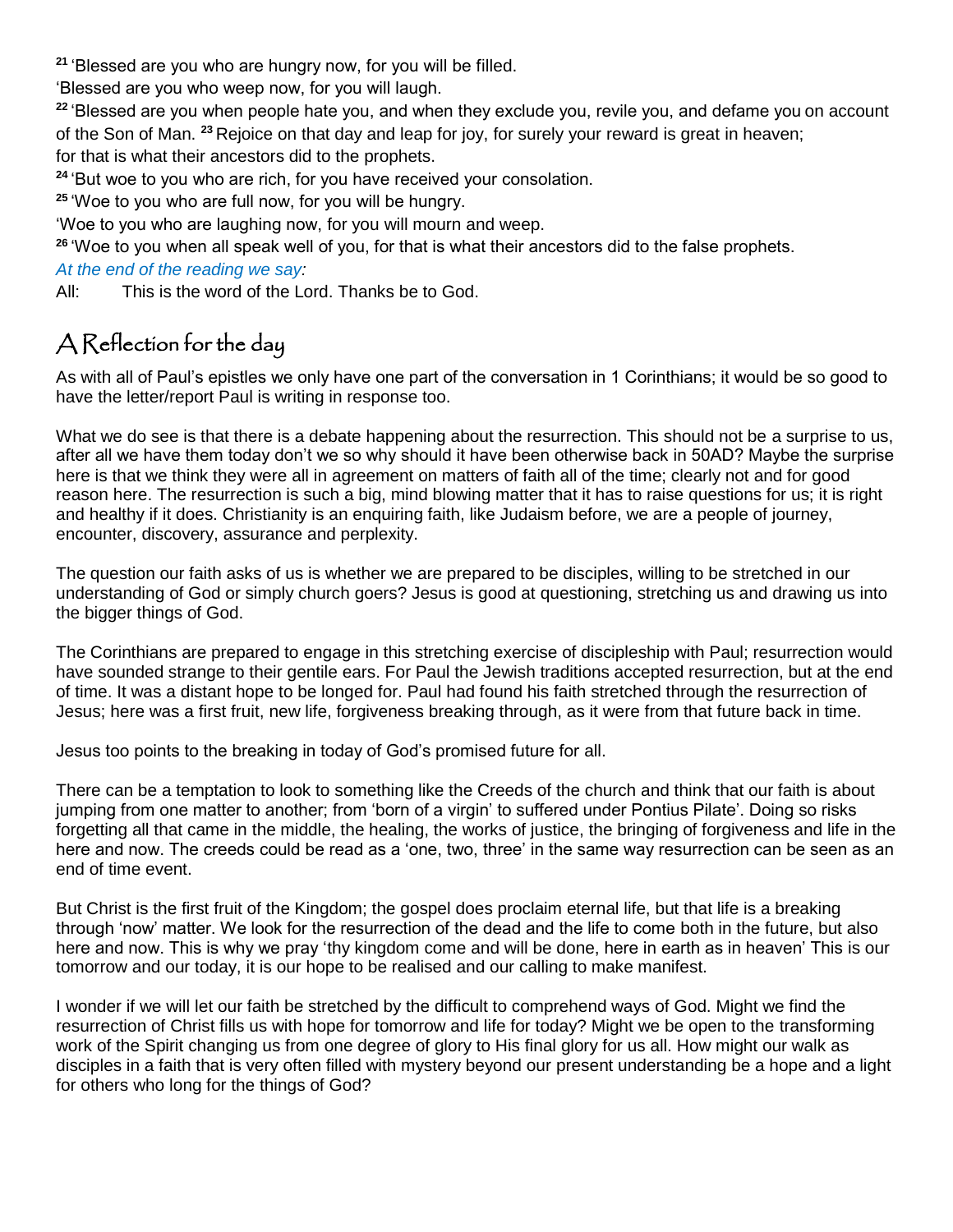# The Creed

All: I believe in God, the Father almighty, creator of heaven and earth. I believe in Jesus Christ, his only Son, our Lord, who was conceived by the Holy Spirit, born of the Virgin Mary, suffered under Pontius Pilate, was crucified, died, and was buried; he descended to the dead. On the third day he rose again; he ascended into heaven, he is seated at the right hand of the Father, and he will come to judge the living and the dead. I believe in the Holy Spirit, the holy catholic Church, the communion of saints, the forgiveness of sins, the resurrection of the body, and the life everlasting. Amen.

## Prayers *We make our intercessions*

Blessed are those who put their trust in the Lord. He will keep them in his presence and his peace. Let us pray to the one who was raised as the first fruits of the kingdom to come.

Gracious God, we pray for your blessing to be upon your church throughout this your world. May we journey as your disciples, always in hope for our future in Christ and seeking to be your Kingdom come and will done in this age. *Lord, in your Mercy: Hear our Prayer*

Creator God, drive away despair from our politics, revive our dreams of justice and truth, and restore our passion for what is good and right. Establish your just and gentle rule throughout the world especially where there is conflict; where peace seems so far away and so many have lost everything, even the faint hope of a peaceful future. *Lord, in your Mercy: Hear our Prayer*

Father God, we pray for our church community, that each of us might make use of our individual talents enabling all to flourish as a witness to your grace and to your transforming work in our lives. *Lord, in your Mercy: Hear our Prayer*

Loving God, we ask for your healing touch on all who are ill or suffering. We especially pray for any we know who are experiencing emotional pain or are broken in spirit through personal or family problems. *Lord, in your Mercy: Hear our Prayer*

Merciful God, give courage and faith to those who are bereaved, that by casting their cares on you they may find the strength to face the days ahead. We especially hold before you the family of Greta Hanson and Jim Arnott whose funerals are this week. *Lord, in your Mercy: Hear our Prayer*

Everlasting God, send us out into the world, renewed by our worship and strengthened by our fellowship, so that we may be a testament to the Gospel of your son Jesus Christ, the first fruits of the resurrection to eternal life. *Merciful Father, accept these prayers for the sake of your Son, our Saviour, Jesus Christ. Amen*

### The Collect

All: Almighty God, who alone can bring order to the unruly wills and passions of sinful humanity: give your people grace so to love what you command and to desire what you promise, that, among the many changes of this world, our hearts may surely there be fixed where true joys are to be found; through Jesus Christ your Son our Lord, who is alive and reigns with you, in the unity of the Holy Spirit, one God, now and for ever. **Amen.**